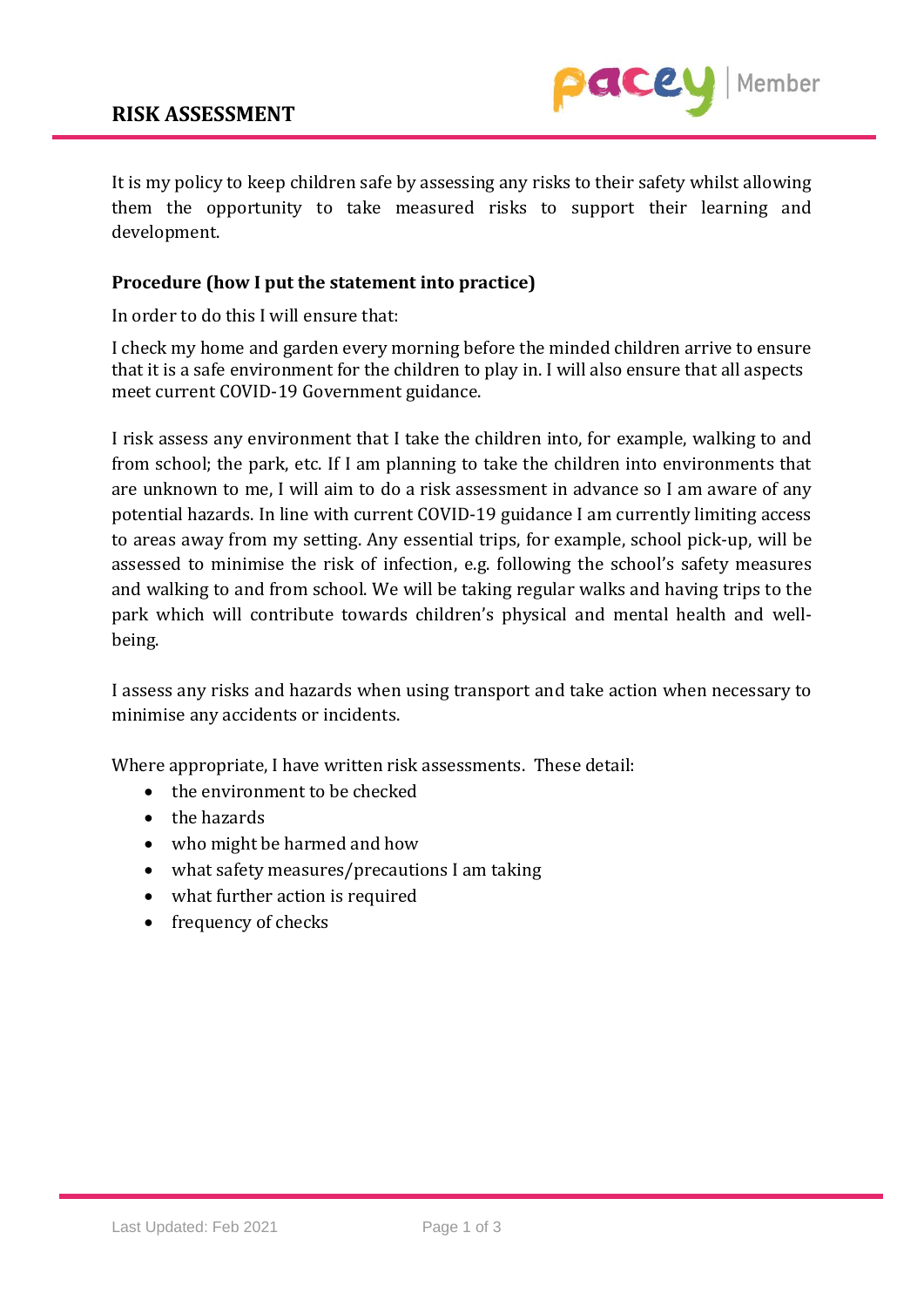

I also include a review date and review when there is a significant change in my setting.

My activities will be well planned and organised. I will plan for the unique needs of each child depending on their age and stage of development, allowing children the freedom to play and explore, develop concepts and learn how to predict and avoid dangerous situations.

This policy also links with my Accident and Emergency procedures, Health and Safety, and Outings policy.